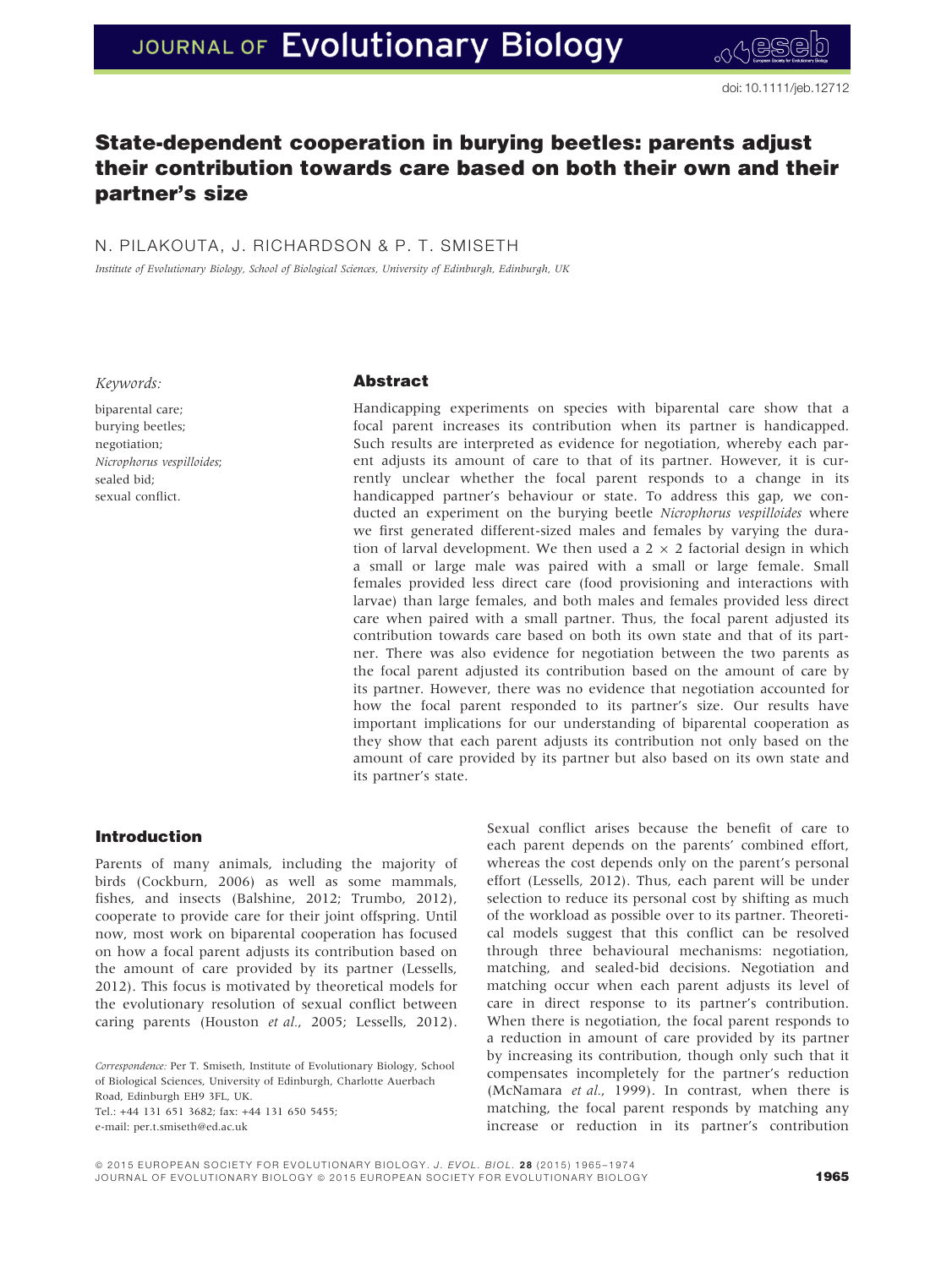(Johnstone & Hinde, 2006). Finally, sealed-bid decisions occur when each parent makes an initial fixed decision about how much care to provide and that decision is independent of that of its partner (Houston & Davies, 1985). Experimental studies on birds and other taxa provide evidence in support of all three mechanisms (e.g. negotiation: Wright & Cuthill, 1989; matching: Hinde, 2006; sealed bid: Schwagmeyer et al., 2002), although a meta-analysis of studies on birds found overall support for negotiation (Harrison et al., 2009).

Much of the evidence showing that the focal parent adjusts its contribution based on the amount of care provided by its partner comes from handicapping experiments (Wright & Cuthill, 1989; Harrison et al., 2009; Lessells, 2012). The rationale of such experiments is to reduce the contribution of one parent, typically by adding weights to the back of the handicapped parent (birds and insects: e.g. Wright & Cuthill, 1989; Suzuki & Nagano, 2009) or clipping some of its flight feathers (birds only: e.g. Sanz et al., 2000), and then monitor any subsequent adjustments in the amounts of care provided by the two parents. In general, such experiments show that the handicapped parent provides less care, presumably as a consequence of the increased costs of providing care, whereas the other parent provides more care (Wright & Cuthill, 1989; Harrison et al., 2009). Traditionally, the increased amount of care by the other parent is interpreted as a response to the change in the handicapped parent's behaviour. However, an alternative interpretation is that this increase is a direct response to the change in the handicapped parent's state. Currently, we have insufficient evidence to determine whether the increase in care by the focal parent is mediated through a response to the change in the handicapped parent's behaviour or state. Here, we extend previous work in this field by investigating whether cooperating parents adjust their contribution based on variation in their own state as well as the state of their partner, and by investigating whether any responses to the partner's state are in direct response to the partner's state itself or whether they are mediated through the partner's behaviour. We also extend the specific focus on handicapping to the wider issue of how the dynamics of biparental cooperation are influenced by variation in components of the parents' state, such as their body size, age, nutritional condition, and health.

Nicrophorus burying beetles are well suited as a system for investigating these issues because parental care by both parents is very flexible (Eggert et al., 1998; Smiseth & Moore, 2004). Burying beetles breed on carcasses of small vertebrates, which provide the sole source of food for the developing larvae (Scott, 1998). Both parents help prepare the carcass, protect it and the brood from predators and conspecifics, apply antimicrobials to the carcass, and provision the larvae with predigested carrion (Eggert et al., 1998; Rozen et al., 2008; Walling et al., 2008; Arce et al., 2012). Females often spend more time provisioning food for the larvae and stay on the carcass for longer than males, whereas males spend more time maintaining the carcass (Fetherston et al., 1994; Eggert et al., 1998; Smiseth & Moore, 2002; Rauter & Moore, 2004; Smiseth et al., 2005; Walling et al., 2008). Previous studies based on mate removal, handicapping, or random-pairing designs provide mixed evidence with some support for both negotiation (Fetherston et al., 1994; Rauter & Moore, 2004; Smiseth & Moore, 2004; Smiseth et al., 2005; Suzuki & Nagano, 2009; Creighton et al., 2015) and sealed-bid models (Jenkins et al., 2000; Rauter & Moore, 2004; Smiseth et al., 2005; Suzuki & Nagano, 2009). A recent study on the effects of inbreeding on biparental care found evidence for both negotiation and sealed-bid models, suggesting that these two mechanisms are not mutually exclusive (Mattey & Smiseth, 2015).

The state of an individual can refer to a number of different parameters, including its body size, age, nutritional condition, health, and whether it is subjected to handicapping or not. A focal parent may adjust its level of care to variation in its own state. The reason for this is that parental care incurs costs in terms of energy and time expenditure (Alonso-Alvarez & Velando, 2012) and reflects the trade-off between investment in current and future reproduction (Trivers, 1972), both of which are likely to be conditional on the parent's own state. Furthermore, a focal parent may adjust its contribution based on the state of its partner if the amount of care provided by the partner is determined by the partner's state. Here, we focus specifically on body size as the state component of interest because a previous study on the same species found that large females had higher reproductive success than smaller ones (Steiger, 2013). Thus, smaller females might be less capable of providing care, potentially as a consequence of physiological and/or anatomical differences between small and large females. To address whether male and female parents adjust their parental behaviour based on their own body size and that of their partner, we used a  $2 \times 2$  factorial design where a large or small male was paired with a large or small female. To this end, we experimentally generated different-sized males and females by varying the duration of their larval development (Steiger, 2013). We predicted that small parents would provide less care than large ones given that small females have reduced reproductive success (Steiger, 2013). We also expected that a focal parent would provide more care when mated to a small than to a large partner. We then tested whether any adjustments in the level of care by a focal parent to its partner's size were mediated through negotiation, matching, or sealed-bid decisions. If such adjustments were mediated through negotiation or matching, we predicted that they would be dependent on the amount of care by the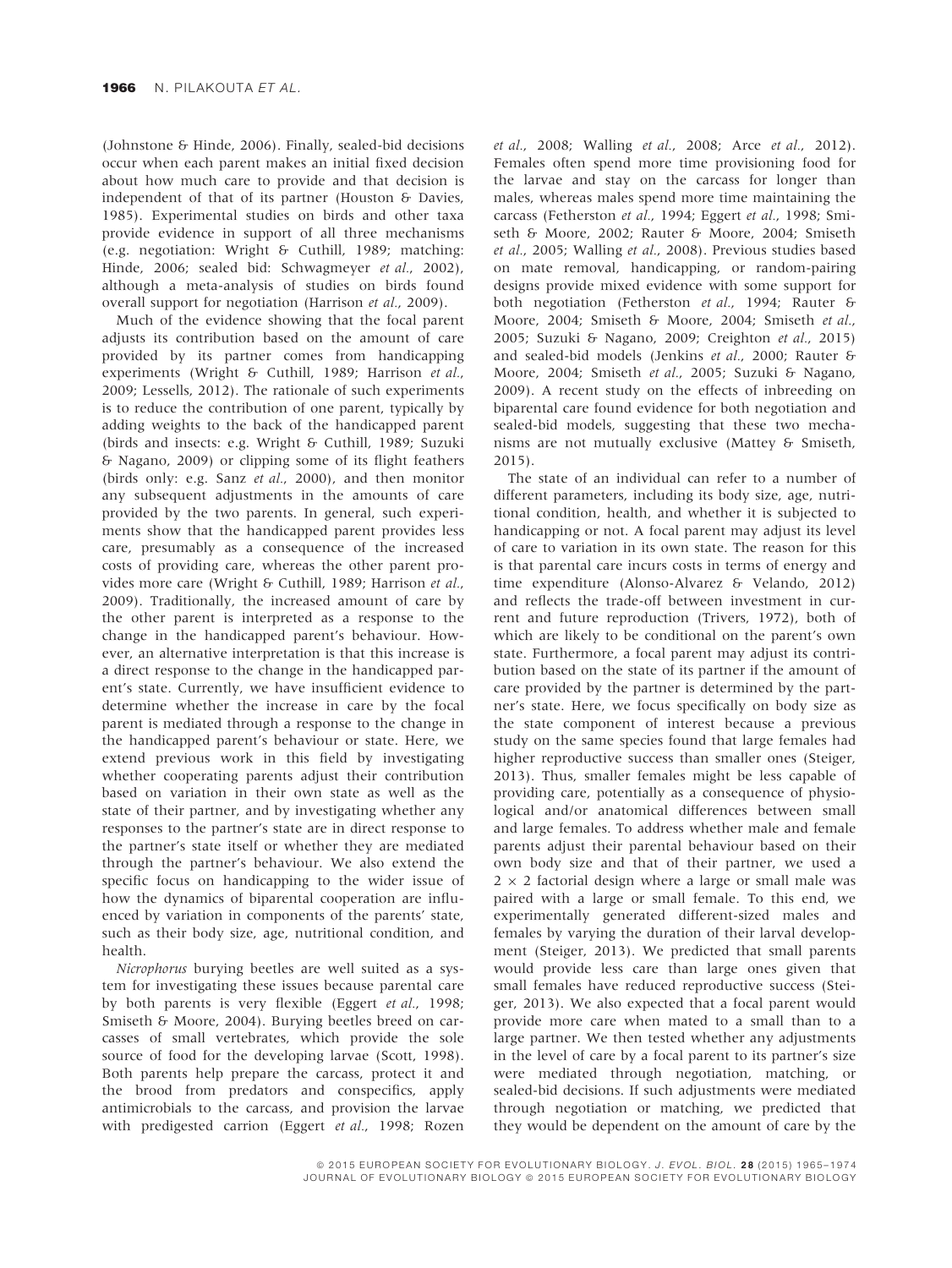partner. In contrast, if such adjustments were mediated through sealed-bid decisions, we predicted they would occur in direct response to the partner's state and thus be independent of the amount of care by the partner.

## Materials and methods

#### General methodology

We used virgin beetles from an outbred laboratory population maintained at The University of Edinburgh. We maintained a large population and only mated unrelated individuals (no common ancestors for at least two generations) to avoid inbreeding in the stock population. The beetles used in this study comprised of sixth-, seventh-, and eighth-generation beetles from lines originally collected in Edinburgh, UK, and Warmond, the Netherlands. They were housed individually in transparent plastic containers (12  $\times$  8  $\times$  2 cm) filled with moist soil and kept at 20 °C and constant light. Nonbreeding adults were fed raw organic beef twice a week.

#### Experimental design

In the first part of this experiment, we generated beetles of different sizes using a full-sib design based on previously established methodology for this species (Steiger, 2013). This design allowed us to exclude potential confounding effects due to genetic differences between individuals of different body sizes (Steiger, 2013). To this end, we paired up unrelated virgin males and females, provided them with a previously frozen mouse carcass and allowed them to produce a brood. For each of these 90 broods, we removed half of the brood from the carcass once the larvae reached the third instar and achieved a mass of 80–120 mg (approximately 2 days after hatching). We recorded the mass of each of these larvae and kept them in individual containers until they reached adulthood, when they were used as the small parents in our experiment. We left the remaining larvae on the carcass until almost the entire carcass was consumed, removing them right before dispersal (4–5 days after hatching). We again measured their individual mass and put each larva in a separate container until they reached adulthood, when they were used as the large parents in our experiment. The larvae do not feed after dispersal and before eclosion, and the size of a larva at dispersal therefore determines its adult body size (Lock et al., 2004).

When these small and large individuals reached adulthood, they were bred to collect data on their own and their partner's parental care behaviour. All beetles were virgins and were bred within 2 weeks after sexual maturity to avoid behavioural variation due to differences in age. To investigate the effects of male and

female state on the dynamics of biparental care, we used a  $2 \times 2$  factorial design with the following treatment groups: a large male paired to a large female  $(n = 25)$ , a large male paired to a small female  $(n = 25)$ , a small male paired to a large female  $(n = 25)$ and a small male paired to a small female  $(n = 25)$ . The larval mass of our experimental beetles ranged from approximately 80 to 230 mg, and the beetles that weighed <150 mg when removed from the carcass were classified as small (mean  $\pm$  SD = 111  $\pm$  14 mg), whereas beetles that weighed more than 150 mg were classified as large (mean  $\pm$  SD = 203  $\pm$  24 mg).

The experimental pairs ( $n = 100$ ) were transferred to transparent plastic containers (17 cm  $\times$  12 cm  $\times$  6 cm) with 1 cm of moist soil and provided with a previously frozen mouse carcass (Livefoods Direct Ltd, Sheffield, UK) of a standardized size (22–25 g). Immediately after the eggs were laid, we moved the parents and the carcass to a new container with fresh, moist soil. When the eggs started hatching, we used the newly hatched larvae to generate experimental broods of 15 larvae by pooling larvae from eggs laid by different females across all treatments (Mattey & Smiseth, 2015). This cross-fostering design ensures that any effects of variation on the focal parent's behaviour due to its own or its partner's body size can be attributed to interactions between the two parents rather than effects mediated through maternal effects or the number of larvae in the brood (Mattey & Smiseth, 2015). Due to temporal kin discrimination in this species, parents cannot distinguish between manipulated foster broods and their own broods, as long as the larvae are at the same developmental stage (Oldekop et al., 2007). As parents kill any larvae that arrive on the carcass before their eggs are expected to hatch (Müller & Eggert, 1990), we only provided experimental pairs with a brood once their own eggs had hatched. Before placing the larvae on the carcass, we weighed the brood, which allowed us to calculate offspring growth from hatching to later stages of larval development.

We conducted behavioural observations 24 h after the parents were provided with a brood, given that this stage in larval development corresponds to a peak in parental food provisioning in this species (Smiseth et al., 2003, 2007). We used instantaneous sampling every 1 min for 30 min in accordance with established protocols (Smiseth & Moore, 2002; Mattey & Smiseth, 2015). We recorded the number of scans each parent spent providing (i) direct care, defined as food provisioning to the larvae (i.e. mouth-to-mouth contact with at least one larva) or interacting with the larvae (i.e. inside or around the crater and allowing larvae to beg), and (ii) indirect care, defined as carcass maintenance (i.e. deposition of secretions to the surface of the carcass or excavation of the crypt) or guarding (i.e. standing still in a position where it could defend the brood from predators or interspecific competitors).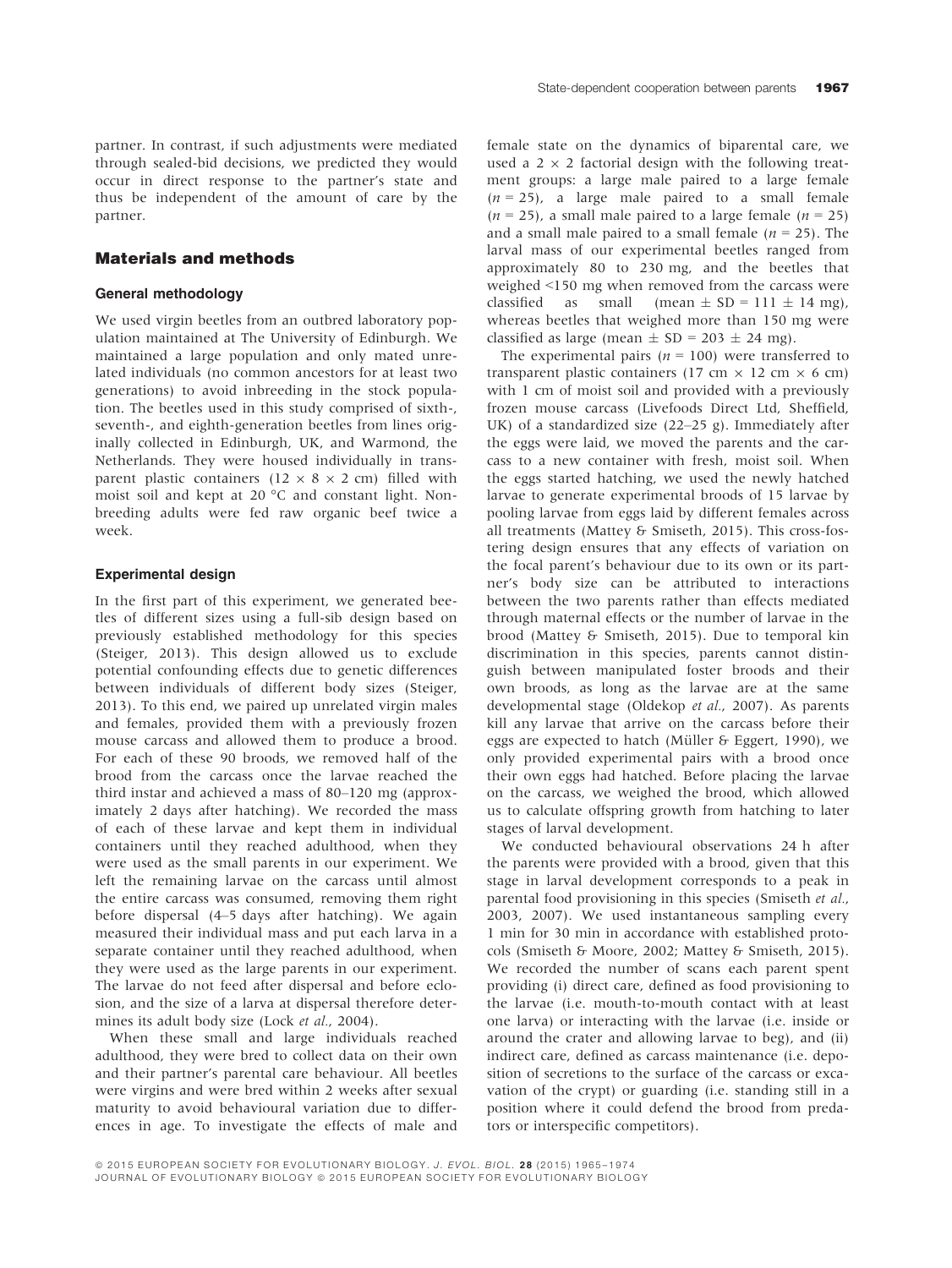At the end of the 30-min observation, we measured the total mass of the brood and counted the number of larvae on the carcass. The larvae were then returned to the carcass, and the parents were allowed to care for the brood undisturbed until the larvae dispersed from the carcass about 3–4 days later. At dispersal from the carcass, we recorded the date, number of larvae, and total brood mass.

#### Statistical analyses

All data were analysed using R version 3.1.1. We used general linear models for traits that had a normal error structure (number of larvae at dispersal, average larval mass at dispersal, and early larval growth rate from hatching until the observation) and generalized linear models for traits that had a Poisson error distribution (female direct care, female indirect care, total direct care, and total indirect care) or a negative binomial error distribution (time to dispersal). Because of the high proportion of zeros in the data on male care, we ran a zero-adjusted negative binomial (ZANB) regression (male direct care) and a zero-adjusted Poisson (ZAP) regression (male indirect care), using the 'hurdle' function in the 'pscl' package (Jackman, 2014). A binomial structure was assumed for the zero-hurdle model, and a negative binomial and a Poisson structure for the count model on male direct and indirect care, respectively. Significant values on the count model indicate that a given variable has an effect on the amount of care provided, whereas significant values on the zerohurdle model indicate that a given variable has an effect on the probability of providing no care vs. some care. For all of these models, decisions on whether to include the interaction term and any additional effects were based on the lowest AIC score. When the difference in the AIC score was  $\leq$ 2, we used the simpler model.

We conducted separate analyses for the amount of direct and indirect care provided by small and large parents of each sex. All such models included the main effects of male and female size (small or large) and the interaction between male and female body size. Note that for male behaviours, male size represents the focal parent's size and female size represents the partner's size, whereas for female behaviours, female size represents the focal parent's size and male size represents the partner's size. We also tested for an effect of the partner's behaviour on the amount of care provided by the focal parent. Carcass size was added as a covariate to all models on parental care because resource availability can influence parental behaviour (Mattey & Smiseth, 2015). Indeed, males provided more direct care on larger carcasses ( $z = 2.0$ ,  $P = 0.047$ ), whereas female provided more direct care on smaller carcasses  $(z = -2.4, P = 0.014)$ . Carcass size had no effect on

indirect care provided by males ( $z = 0.24$ ,  $P = 0.81$ ) or females ( $z = -1.6$ ,  $P = 0.11$ ). We also added brood size at the time of the observation to all parental care models, because, although we provided all parents with a brood of 15 larvae, there was some variation in the number of larvae that were alive at the time of the observation. Both males  $(z = 1.99, P = 0.047)$  and females ( $z = 4.86$ ,  $P < 0.0001$ ) spent more time providing direct care to larger broods, but brood size had no significant effect on the amount of male indirect care  $(z = 1.66, P = 0.098)$  or female indirect care  $(z = 1.9, P = 0.098)$  $P = 0.054$ .

To assess whether partner responses were mediated through a negotiation or matching process, we compared models in which the amount of time that the partner spent providing care was either added or removed as an additional effect. If such responses are mediated through a negotiation or matching process, we predicted that including the partner's behaviour would remove or reduce the effect of the partner's body size on the amount of care by the focal parent. To examine the level of compensation, we conducted separate analyses for the total amount of direct and indirect care by the two parents. These models included male and female body size as main effects, the interaction between these two factors, as well as carcass size and brood size.

Lastly, we tested whether parent size had an effect on early larval growth rate, time to dispersal, number of larvae surviving to dispersal, and average larval mass at dispersal. Total direct care was added as a factor in these models, because the amount of care provided by the parents is expected to have an effect on offspring fitness. Furthermore, we included the number of larvae dispersing as a covariate in the model for average larval mass at dispersal, as previous studies have shown a relationship between number and size of larvae at dispersal (Smiseth et al., 2014).

## Results

## Do parents adjust their parental behaviour based on their own size?

As expected, we found that small females spent less time providing direct care to their offspring than large females (Table 1; Fig. 1) and that small males were less likely to provide direct care than large males (zero-hurdle model: Estimate =  $-0.60$ , SE = 0.31,  $z = -2.0$ ,  $P = 0.048$ ). However, there was no difference in the amount of direct care provided by small and large males for those males that provided at least some direct care (count model; Table 1). Likewise, there were no differences in the amount of indirect care provided by small and large females or by small and large males (Table 1; Fig. 2).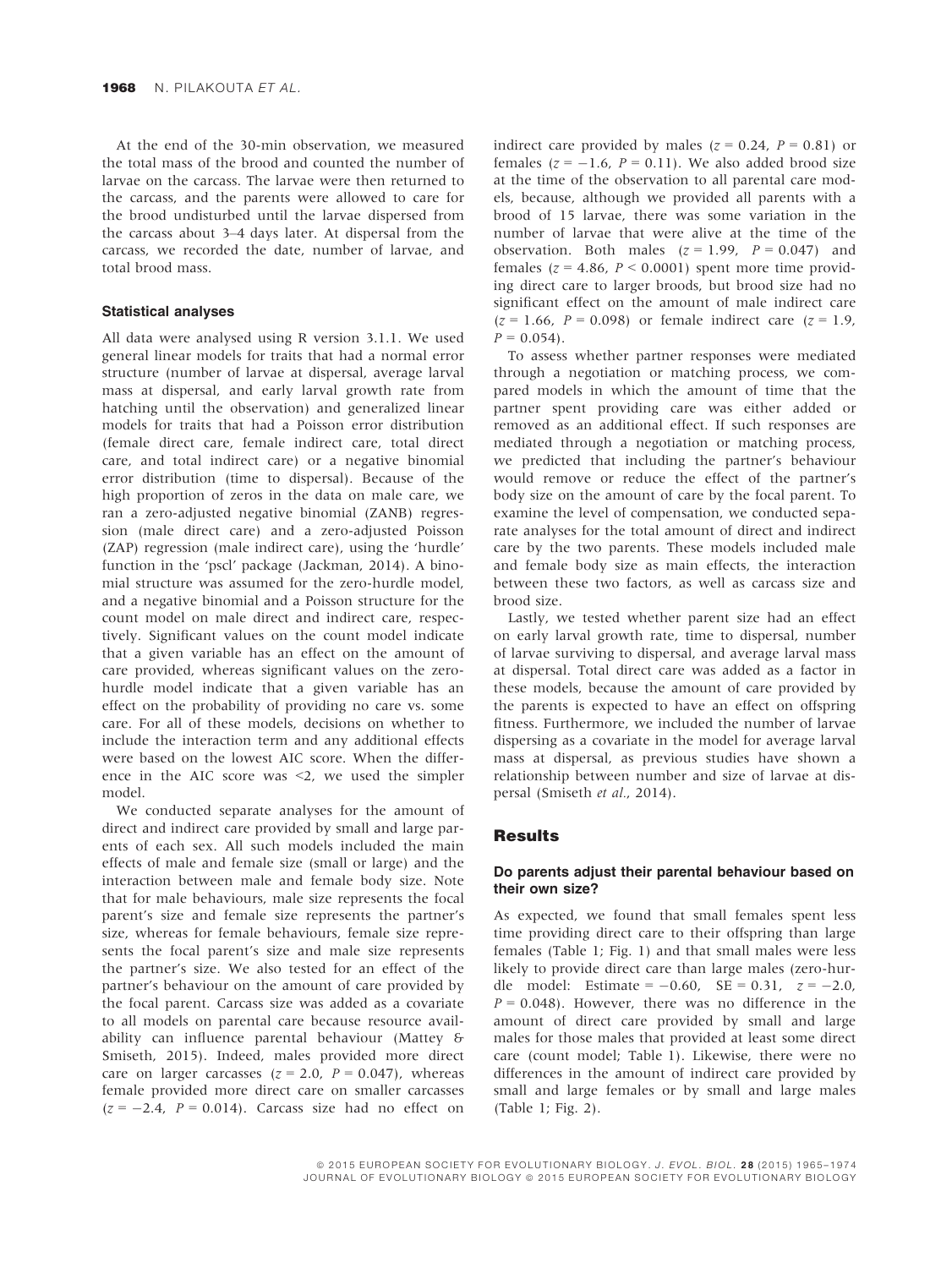Table 1 Effects of parental body size on biparental cooperation. We provide information on the parameter estimates (Est), standard errors (SE), test statistics (z- and t-values), and P-values for the effects of the focal parent's size, the partner's size, and the interaction between the two parents' sizes. The reference category for the focal parent's size and the partner's size was 'large'. For simplicity, we present the results for the count model for the ZANB and ZAP regressions used to analyse male direct and indirect care, respectively (see text for zerohurdle model results). Data on female care were analysed using a GLM fitted with a Poisson error structure. Statistically significant Pvalues are indicated in bold.

| Type of care    | Focal parent's size |           |        |         | Partner's size |           |         |       | Interaction |           |        |         |  |
|-----------------|---------------------|-----------|--------|---------|----------------|-----------|---------|-------|-------------|-----------|--------|---------|--|
|                 | Est                 | <b>SE</b> | Ζ      | P       | Est            | <b>SE</b> | Ζ       |       | Est         | <b>SE</b> | Ζ      | P       |  |
| M direct care   | $-1.06$             | 0.63      | $-1.7$ | 0.093   | $-1.10$        | 0.49      | $-2.2$  | 0.026 | 1.52        | 0.83      | 1.4    | 0.066   |  |
| F direct care   | $-0.51$             | 0.14      | $-3.5$ | < 0.001 | $-0.32$        | 0.14      | $-2.3$  | 0.022 | 0.75        | 0.20      | 3.8    | < 0.001 |  |
| M indirect care | $-0.23$             | 0.32      | $-0.7$ | 0.48    | 0.40           | 0.21      | l.9     | 0.059 | 0.68        | 0.41      | 1.6    | 0.10    |  |
| F indirect care | $-0.19$             | 0.10      | $-1.9$ | 0.059   | $-0.01$        | 0.1       | $-0.09$ | 0.93  | $-0.04$     | 0.20      | $-0.2$ | 0.85    |  |



Fig. 1 Amount of time spent providing direct care (mean  $\pm$  SE) by small or large males (grey bars) and small or large females (white bars) during a 30-min observation conducted 24 h after providing the parents with an experimental brood. Direct care behaviours comprise food provisioning and interactions with larvae. The filled circles indicate mean total direct care provided by the two parents in each treatment group. The line connecting the filled circles illustrates the level of compensation. In this case, the line declines from the treatment where both parents are large to the other three treatments, indicating that the total amount of care is reduced when at least one of the parents is small.

# Do parents adjust their parental behaviour based on their partner's size?

As expected, there was a significant effect of the partner's size on the amount of direct care provided by both males and females (Table 1; Fig. 1). However, in contrast to what we expected, both males and females spent significantly less time providing direct care when they were mated to a small partner than when they were mated to a large one. As a result, the total amount of direct care provided by the two parents was significantly lower when at least one of the parents was small (Table 2; Fig. 1). There was no difference in the amount of indirect care provided by males or females paired to a small or large partner (Table 1; Fig. 2), and the total amount of indirect care provided by the two



Fig. 2 Amount of time spent providing indirect care (mean  $\pm$  SE) by small or large males (grey bars) and small or large females (white bars) during a 30-min observation conducted 24 h after providing the parents with an experimental brood. Indirect care behaviours comprise guarding and carcass maintenance. The filled circles indicate mean total indirect care provided by the two parents in each treatment group. The line connecting the filled circles illustrates the level of compensation. In this case, the line is straight across the four treatments, indicating that the total amount of care is similar regardless of male and female body size.

parents was not affected by the parents' size (Table 2; Fig. 2).

### Are responses to the partner's size mediated through the partner's behaviour?

To determine whether the adjustment in the amount of direct care by the focal parent based on its partner's body size was mediated through a response to the partner's behaviour, we compared models in which we included or excluded the amount of direct care provided by the partner as an additional effect in our models. We first tested for evidence for negotiation by testing whether the focal parent adjusted its contribution based on the amount of care provided by its partner. As expected if the two parents negotiate how much care each should provide, we found that females spent more time providing direct care when the male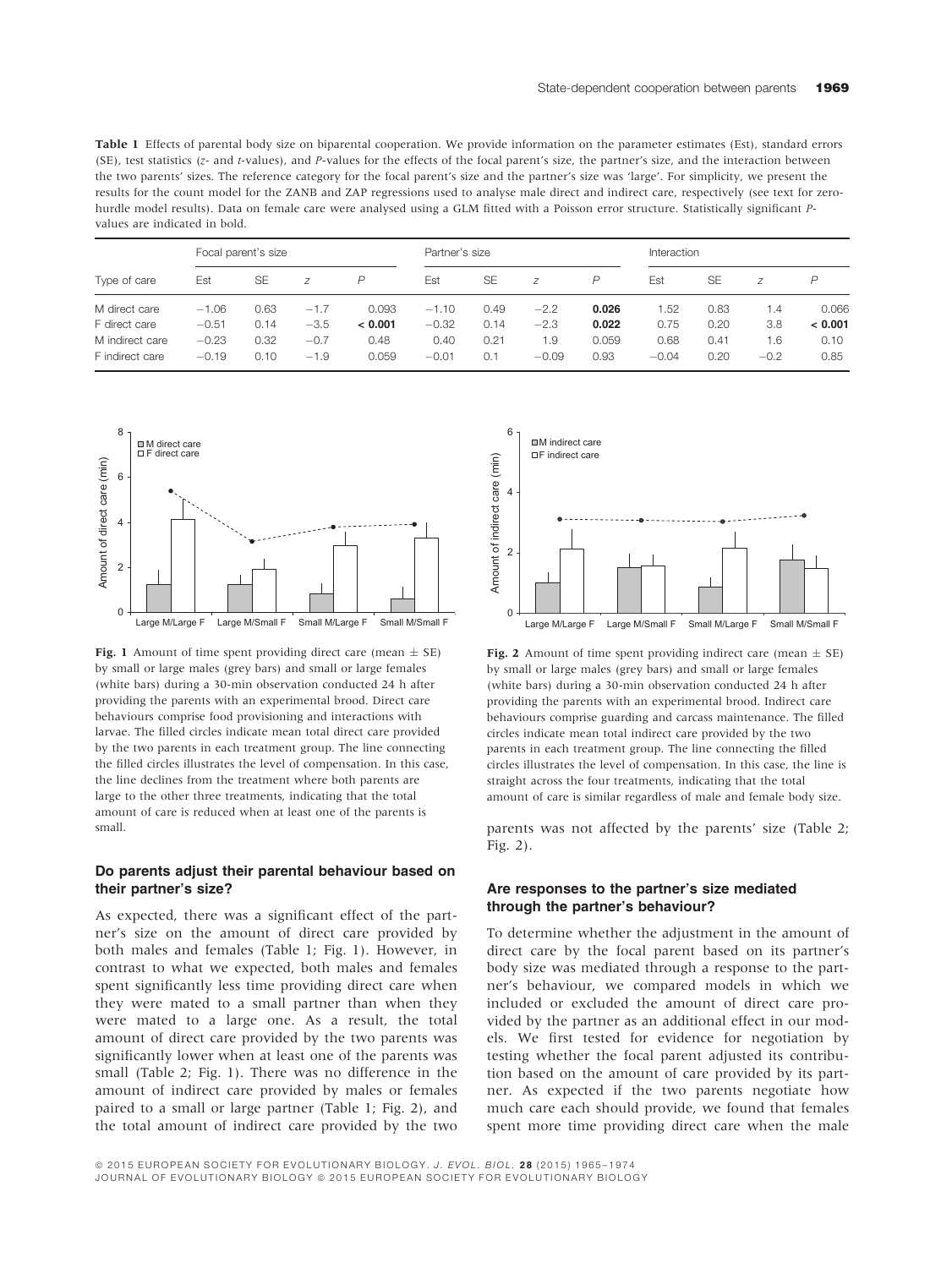Table 2 Effects of parental body size on total care provided by the two parents. Each row represents the total amount of time spent providing direct and indirect care during a 30-min observation period. These data were analysed using a GLM fitted with a Poisson error structure. We provide information on the parameter estimates (Est), standard errors (SE), test statistics (z-values), and P-values for the effects of the male's size, the female's size, and the interaction between the two. The reference category for male size and female size was 'large'. Statistically significant P-values are indicated in bold.

|                                          | Male size          |              |                   |               | Female size     |              |                | Interaction     |              |              |             |               |
|------------------------------------------|--------------------|--------------|-------------------|---------------|-----------------|--------------|----------------|-----------------|--------------|--------------|-------------|---------------|
| Type of care                             | Est                | <b>SE</b>    |                   | P             | Est             | <b>SE</b>    |                | P               | Est          | <b>SE</b>    |             |               |
| Total direct care<br>Total indirect care | $-0.42$<br>$-0.02$ | 0.14<br>0.47 | $-3.0$<br>$-0.04$ | 0.003<br>0.97 | $-0.54$<br>0.33 | 0.14<br>0.48 | $-3.7$<br>0.69 | < 0.001<br>0.49 | 0.64<br>0.23 | 0.20<br>0.67 | 3.2<br>0.35 | 0.001<br>0.73 |

Table 3 Effects of parental body size on offspring fitness. Data on early larval growth, larval mass at dispersal, and number of larvae were analysed using general linear models. Data on time to dispersal were analysed using a GLM fitted with a negative binomial distribution. We provide information on the parameter estimates (Est), standard errors (SE), test statistics (t- and z-values), and P-values for the effects of the male's size, the female's size, and the interaction between the two. The reference category for male size and female size was 'large'. Statistically significant P-values are indicated in bold.

|                               | Male size |           |         |       | Female size |           | Interaction |                |         |           |         |                |
|-------------------------------|-----------|-----------|---------|-------|-------------|-----------|-------------|----------------|---------|-----------|---------|----------------|
| Offspring trait               | Est       | <b>SE</b> | t/z     | P     | Est         | <b>SE</b> | t/z         | $\overline{P}$ | Est     | <b>SE</b> | t/z     | $\overline{D}$ |
| Early larval growth           | 0.02      | 0.06      | 0.41    | 0.69  | $-0.09$     | 0.04      | $-2.1$      | 0.039          | $-0.06$ | 0.08      | $-0.67$ | 0.51           |
| Time to dispersal             | $-0.01$   | 0.15      | $-0.08$ | 0.94  | 0.05        | 0.15      | 0.32        | 0.75           | 0.08    | 0.22      | 0.38    | 0.71           |
| Larval mass at dispersal      | 0.008     | 0.004     | 1.94    | 0.056 | 0.002       | 0.006     | 0.35        | 0.73           | $-0.01$ | 0.01      | $-0.64$ | 0.52           |
| Number of larvae at dispersal | 0.66      | 1.2       | 0.55    | 0.58  | $-0.81$     | 1.2       | $-0.65$     | 0.52           | 0.88    |           | 0.51    | 0.61           |

provided less direct care (Estimate  $= -0.084$ ,  $SE = 0.020$ ,  $z = -4.3$ ,  $P < 0.0001$ ). Furthermore, males were more likely to provide direct care when their partner was providing less direct care (zero-hurdle model: Estimate =  $-0.12$ , SE = 0.06,  $z = -2.1$ ,  $P = 0.037$ ), although there was no evidence that the amount of direct care provided by the male was influenced by the amount of direct care provided by the female (count model:  $z = 0.19$ ,  $P = 0.85$ ). However, we found no evidence that negotiation accounted for the focal parent's adjustment to its partner's size, as focal parents mated to small partners still spent significantly less time providing care compared with parents mated to large partners when the amount of direct care provided by the partner was included in the model (male direct care:  $z = -2.2$ ,  $P = 0.028$ ; female direct care:  $z = -2.4$ ,  $P = 0.018$ ). Thus, the adjustment by the focal parent to its partner's size was independent of the partner's behaviour, as expected if this adjustment was mediated through a sealed-bid decision.

# Does the interaction between own size and partner's size influence parental behaviour?

Our experimental design also allowed us to test for an effect of the interaction between the focal parent's size and the size of its partner. We found a significant interaction effect on the amount of direct care provided by females, which reflected that small females spent more

time providing direct care when they were mated to a small male, whereas large females provided a similar amount of care regardless of whether they were mated to a small or large male (Table 1; Fig. 1). There was no evidence for such an interaction effect on male direct or indirect care and female indirect care (Table 1).

#### Does the parents' size affect offspring fitness?

We finally tested for effects of the parents' size on components of the offspring's fitness. We found that larval growth during the first 24 h on the carcass was higher when the female was large, whereas there was no effect of male size (Table 3). We also found that larval growth rate during the first 24 h on the carcass was higher in larger broods (Estimate =  $0.046$ , SE =  $0.008$ ,  $t = 6.41$ ,  $P < 0.0001$ ). Similarly, average larval mass at dispersal was higher in large broods (Estimate = 0.0014,  $SE = 0.0007$ ,  $t = 2.15$ ,  $P = 0.035$ ), and there was a nonsignificant effect of total direct care on larval mass at dispersal ( $t = 1.95$ ,  $P = 0.055$ ). There were no effects of male or female size on either time to dispersal, larval mass at dispersal, or number of larvae surviving to dispersal (Table 3).

#### **Discussion**

Here, we report evidence from a burying beetle with biparental care showing that individual parents adjust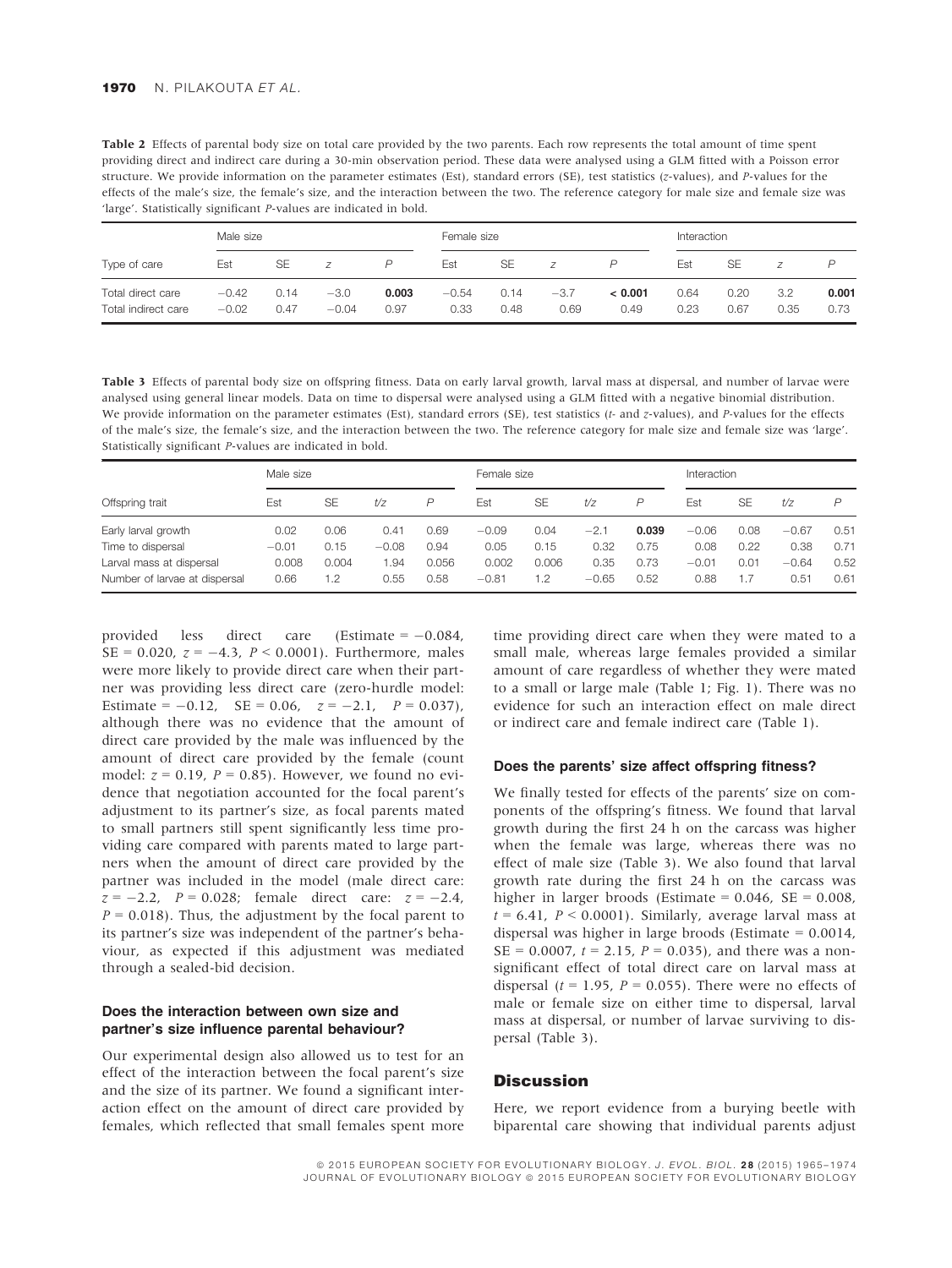their contribution towards parental care based on both their own body size and that of their partner. Specifically, we found that small females provided less direct care than large ones and that both males and females provided less direct care when paired with a small partner than when paired with a large one. As a consequence, the amount of total direct care provided by the two parents was lower when at least one of the parents was small. The difference in the amount of care between parents mated to different-sized partners was not related to variation in the amount of care provided by the partner. This suggests that the adjustment in care made by parents mated to a small partner was independent of the amount of care provided by the partner, as predicted by sealed-bid models for the resolution of sexual conflict (Houston & Davies, 1985). There was also an effect of the interaction between the size of the focal parent and its partner, as small females provided more care when paired with a small male, whereas large females provided the same amount of care regardless of whether they were paired with a small or large male. Below we provide a detailed discussion of the wider implications of our results for our understanding of biparental cooperation.

Our first main finding was that small females provided less direct care than large ones, whereas there was a nonsignificant trend in the same direction for males. This finding confirms that female parents adjust their contribution towards parental care based on variation in their own body size. Previous work on the same species shows that small females have lower reproductive success than large females (Steiger, 2013). Taken together, the results from our study and this previous study show that small female parents provide less parental care, presumably reflecting some kind of physiological or anatomical constraint on small females. For example, small females might provide less care and have lower reproductive success because they have a reduced capacity to predigest carrion for the larvae and/or produce antimicrobials than large females. There is mounting evidence showing that cooperating parents adjust their contributions towards offspring care based on variation in components of their own state. In addition to evidence showing that handicapped parents provide less care than control parents (Wright & Cuthill, 1989; Harrison et al., 2009; Suzuki & Nagano, 2009), there is evidence that the amount of care that a parent provides is dependent on its age (Benowitz et al., 2013), testosterone level (Saino & Møller, 1995), and inbreeding status (Pooley et al., 2014; Mattey & Smiseth, 2015). Given that parents vary with respect to multiple state components, such as nutritional condition and health, there is now a need for further work to explore how male and female parents adjust their level of parental care based on variation in different state components.

Our second main finding was that both males and females provided less care when they were mated to small partners than when they were mated to large ones. This result confirms that parents of both sexes adjust their contribution based on the body size of their partner. However, in contrast to what we predicted, parents reduced the amount of care they provided when mated to a small partner. This finding is surprising given that small parents provided less care than large ones and that theoretical models for the evolution of biparental cooperation predict that parents should either compensate (incompletely) or not alter the amount of care that they provide in response to a reduction in the amount of care provided by its partner (Houston & Davies, 1985; McNamara et al., 1999). Indeed, previous empirical work on Nicrophorus vespilloides and other species in the genus Nicrophorus provides good evidence that parents respond to mate removal or mate handicapping by either increasing or not altering the amount of care that they provide (Smiseth & Moore, 2004; Smiseth et al., 2005; Suzuki & Nagano, 2009; Creighton et al., 2015; Mattey & Smiseth, 2015). Similar results have been reported in birds (Wright & Cuthill, 1989; Harrison et al., 2009). One potential explanation for our result is that parents respond to their partner's state not only to adjust for variation in the expected amount of care provided by their partner but also to adjust for their partner's attractiveness or parental ability (Houston et al., 2005). For example, there is evidence that small parents are less capable of defending their brood against infanticidal intruders (Trumbo, 2007). If so, parents mated to a small partner might be more at risk from takeovers by intruders, in which case they might reduce their investment in the current brood due to its lower reproductive value. Further work is needed to examine whether parents mated to small partners reduce their investment in the current brood in order to invest more in future reproductive attempts.

A key aim of our study was to identify the potential mechanisms whereby the focal parent adjusted its contribution based on its partner's size. We predicted that such responses would be mediated through negotiation, matching, or sealed-bid responses. We found evidence for negotiation as both males and females provided more direct care when their partner provided less direct care (see also Smiseth & Moore, 2004; Mattey & Smiseth, 2015). Nevertheless, including the partner's behaviour in the models did not remove or reduce the initial effect of the partner's size on the amount of care provided by the focal parent. This suggests that the way in which parents responded to their partner's size was not mediated through a response to the amount of care provided by the partner as predicted by negotiation or matching models (McNamara et al., 1999; Johnstone & Hinde, 2006) but rather that it was independent of the partner's behaviour as predicted by sealed-bid models (Houston & Davies, 1985). This finding has important implications for our understanding of the behavioural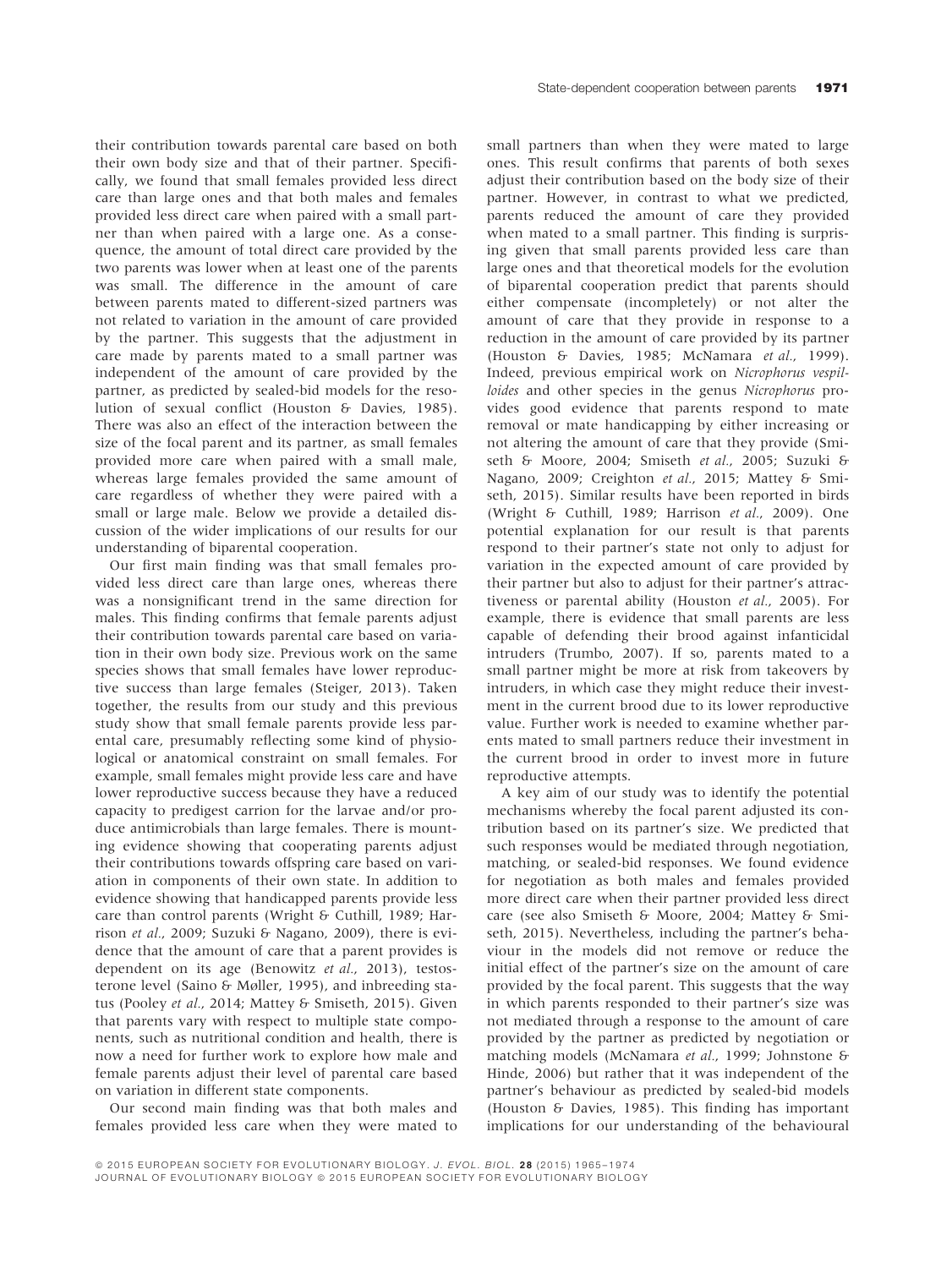mechanisms mediating the resolution of sexual conflict over parental care. Negotiation, matching, and sealedbid responses have been traditionally considered as mutually exclusive mechanisms. However, our study provides evidence for both negotiation, as parents adjusted the amount of care that they provided based on the amount provided by their partners, and sealedbid responses, as the focal parent's adjustment based on its partner's state was independent of the partner's behaviour. These results are consistent with those of a previous study investigating the effects of inbreeding on biparental cooperation in the same species (Mattey & Smiseth, 2015).

We suggest a simple graphical model based on behavioural reaction norms to illustrate the difference between sealed-bid responses and negotiation and how these two mechanisms might coexist (Fig. 3). In this model, the intercept depicts a sealed-bid decision, whereas the slope depicts negotiation between the two parents. Sealed-bid decisions represent a parent's initial decision about how much care to provide to the current brood, which may or may not depend on its own state or its partner's state (Fig. 3a). In contrast, negotiation represents subsequent changes in the parent's decision on how much care to provide based on information on the actual amount of care provided by the partner (Fig. 3b). This simple model suggests that these two mechanisms can coexist and that variation in the amount of care provided by a focal parent might reflect variation in its initial decision about how much care to provide (i.e. the intercept), and its subsequent responses to variation in the amount of care provided by its partner (i.e. the slope; Fig. 3c). We also argue that we now need to recognize different types of sealed-bid decisions. In Houston & Davies's (1985) classic sealed-bid model, the levels of male and female care were allowed to change over evolutionary time, whereas there was no scope for facultative adjustments in parental care based on either the parent's own state or its partner's state. Our results provide evidence for facultative sealed-bid responses adjusted to both the parent's own state and its partner's state. We therefore distinguish between three types of sealed-bid responses: (i) classic nonfacultative sealed-bid responses, as modelled by Houston & Davies (1985); (ii) facultative sealed-bid responses, where the focal parent adjusts its level of care to its own state; and (iii) facultative sealed bid responses, where the focal parent adjusts its level of care to both its own state and that of its partner. We encourage further theoretical and empirical work to consider different types of sealed-bid responses and the coexistence of sealed-bid responses and negotiation.

We also found evidence for an effect of the interaction between the parent's own state and the state of its partner on the amount of direct care provided by females. Such an interaction effect might reflect that



Fig. 3 Graphical model illustrating sealed-bid decisions (a), negotiation (b), and a combination of sealed-bid decisions and negotiation (c). In all cases, the intercept represents a fixed initial decision that is independent of the amount of care provided by the partner as assumed by sealed-bid models, whereas the slope represents a flexible adjustment in care based on the amount of care provided by the partner as assumed by negotiation models.

the focal parent's ability to adjust its contribution to its partner's state is dependent on its own state. For exam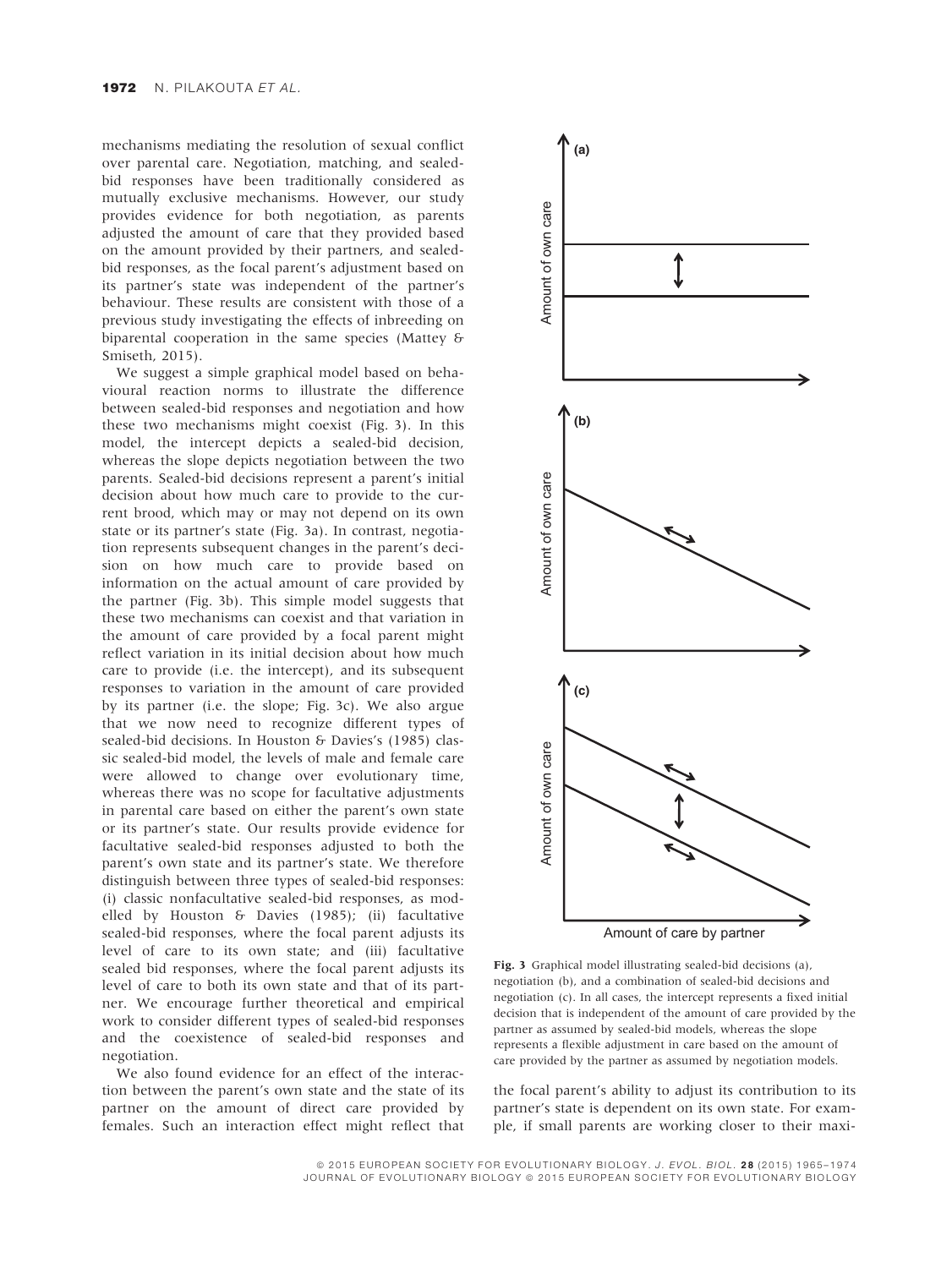mum capacity, their ability to adjust their contribution when mated to a small partner might be constrained by their own state. We found no support for this suggestion as small females provided more care when mated to a small male than when mated to a large one, whereas large females provided the same amount of care regardless of whether they were mated to a small or large male. Thus, there is no evidence that the observed interaction effect is due to constraints on the focal parent's ability to adjust their contribution towards care. Instead, visual inspection of our results suggests that small females reduce their contribution when mated to a large male, whereas they provide as much as large females when they are mated to a small male (Fig. 1). Although we urge caution in interpreting this pattern, one potential explanation is that small females increase their contribution to care when mated to a small male in order to prevent detrimental effects on the offspring that otherwise might occur when both parents are small. We encourage further work to investigate whether an increase in the workload of small females mated to a small male has a greater beneficial effect on the offspring's fitness as compared to an increase in the workload of small females mated to a large male.

Finally, we found little evidence that variation in the state of the parents had any consequences for the offspring's fitness. Small females had larvae that grew more slowly early on (i.e. until 24 h after hatching) than large females, but this difference did not persist until the time of larval dispersal from the carcass. Thus, our results suggest that the lower amount of care provided by small females is associated with reduced larval growth in the early stages of development, but that parents and/or larvae are capable of compensating for this during the later stages of development. In N. vespilloides, larval size at dispersal determines adult body size (Lock et al., 2004), which is an important determinant of the reproductive success of adults during fights for possession of carcasses (Otronen, 1988). Thus, there would be strong selection on any mechanism that would compensate for reduced early growth, including an extended period of food provisioning by parents and an extended period of self-feeding by larvae. Further work should now examine these potential mechanisms for compensatory growth in this system.

In conclusion, we report evidence for a species with biparental cooperation showing that each parent adjusts its contribution towards parental care based not only on the amount of care provided by its partner but also on its own state and that of its partner. Our results highlight the need to incorporate information on variation in the parents' state and its implications on the amount of care provided by parents in future theoretical and empirical work on biparental cooperation.

#### Acknowledgments

We thank Daniel Rozen for supplying beetles from the Netherlands and Ashleigh Whiffin for assistance in maintaining the laboratory population. We also thank Lucy Ford, Edward Ivimey-Cook, Loeske Kruuk, Maarit Mäenpää, Jacob Moorad, Matthieu Paquet, Charlotte Regan and two anonymous reviewers for helpful comments on the manuscript. The study was funded by the Institute of Evolutionary Biology and the School of Biological Sciences, The University of Edinburgh.

#### References

- Alonso-Alvarez, C. & Velando, A. 2012. Benefits and costs of parental care. In: The Evolution of Parental Care (N.J. Royle, P.T. Smiseth & M. Kölliker, eds), pp. 40-61. Oxford University Press, Oxford.
- Arce, A.N., Johnston, P.R., Smiseth, P.T. & Rozen, D.E. 2012. Mechanisms and fitness effects of antibacterial defenses in a carrion beetle. J. Evol. Biol. 25: 930–937.
- Balshine, S. 2012. Patterns of parental care in vertebrates. In: The Evolution of Parental Care (N.J. Royle, P.T. Smiseth & M. Kölliker, eds), pp. 62-80. Oxford University Press, Oxford.
- Benowitz, K.M., Head, M.L., Williams, C.A., Moore, A.J. & Royle, N.J. 2013. Male age mediates reproductive investment and response to paternity assurance. Proc. R. Soc. B
- 280: 20131124. Cockburn, A. 2006. Prevalence of different modes of parental care in birds. Proc. R. Soc. Lond. B 273: 1375–1383.
- Creighton, J.C., Smith, A.N., Komendat, A. & Belk, M.C. 2015. Dynamics of biparental care in a burying beetle: experimental handicapping results in partner compensation. Behav. Ecol. Sociobiol. 69: 265–271.
- Eggert, A.-K., Reinking, M. & Müller, J.K. 1998. Parental care improves offspring survival and growth in burying beetles. Anim. Behav. 55: 97–107.
- Fetherston, I.A., Scott, M.P. & Traniello, J.F.A. 1994. Behavioral compensation for mate loss in the burying beetle Nicrophorus orbicollis. Anim. Behav. 47: 777–785.
- Harrison, F., Barta, Z., Cuthill, I. & Székely, T. 2009. How is sexual conflict over parental care resolved? A meta-analysis. J. Evol. Biol. 22: 1800–1812.
- Hinde, C.A. 2006. Negotiation over offspring care? A positive response to partner-provisioning rate in great tits. Behav. Ecol. 17: 6–12.
- Houston, A.I. & Davies, N.B. 1985. The evolution of cooperation and life history in the dunnock. In: Behavioural Ecology (R.M. Sibly & R.H. Smith, eds), pp. 471–487. Blackwell, Oxford.
- Houston, A.I., Székely, T. & McNamara, J.M. 2005. Conflict between parents over care. Trends Ecol. Evol. 20: 33–38.
- Jackman, S. 2014. Pscl: Classes and Methods for R Developed in the Political Science Computational Laboratory. Department of Political Science, Stanford University, Stanford, CA. R package version 1.4.6,<http://pscl.stanford.edu/>
- Jenkins, E.V., Morris, C. & Blackman, S. 2000. Delayed benefits of paternal care in the burying beetle Nicrophorus vespilloides. Anim. Behav. 60: 443–451.